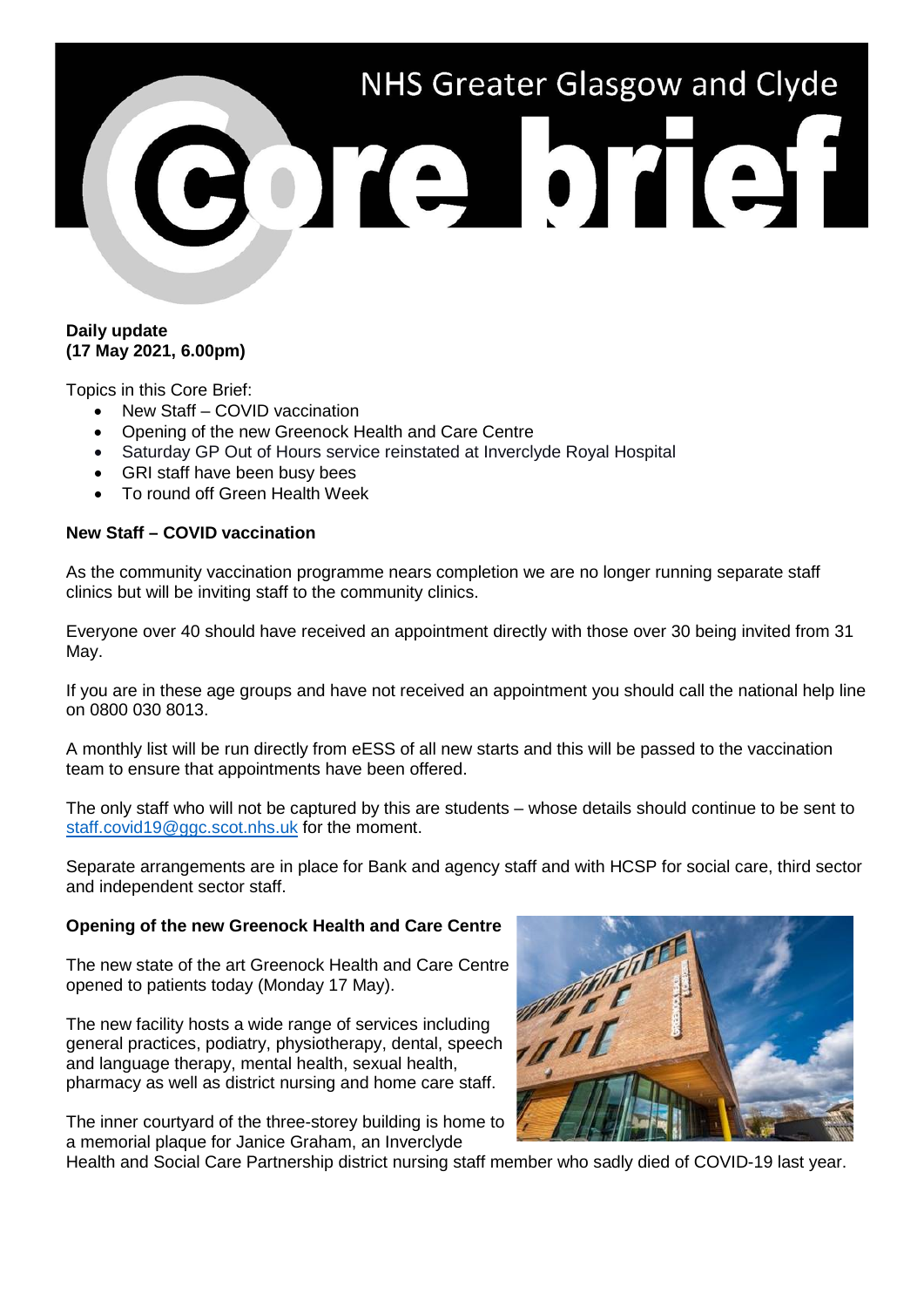Jane Grant, Chief Executive, said**:** "We are pleased to open the doors of the new Greenock Health and Care Centre to patients on Monday. Investing in the community of Greenock and Inverclyde is a priority for us, and we are pleased to offer a brilliantly designed, modern space for patients and staff alike.

"This £22.3 million building is a significant investment in Greenock and is part of our overall programme to build modern facilities for our communities across Greater Glasgow and Clyde.

"But this is more than just a building – we hope the Greenock Health and Care Centre will be used by the community, with its lovely spaces and café too.

"We are proud to have created a memorial to honour Janice Graham, one of our district nursing staff, who sadly died of COVID-19 last year. People can pay their respects in the inner courtyard of the building."

# **Saturday GP Out of Hours service reinstated at Inverclyde Royal Hospital**

From 8am until 2pm on Saturday's, a GP and Advanced Nurse Practitioner will be available for face-toface appointments at the IRH for patients unable to wait to see their regular GP during the week (Mon-Fri).

The appointment only service can be accessed by calling NHS24 on 111. Call handlers will triage patients to ensure they receive the most appropriate care and are able to take advantage of telephone and video consultations alongside the face-to-face service.

The reintroduction of the Saturday service will complement the existing GP home visiting service which remains in operation throughout evenings, weekends and overnight.

Susan Manion, Interim Chief Officer for GP Out of Hours Services, said: "We are pleased to be able to reinstate a Saturday GP Out of Hours offering for the Inverclyde community. This creates more options for urgent care – whether that is over the phone, virtually, or, through a scheduled appointment at an urgent care centre. All of these, combined, provide an efficient service, with less waiting time for patients, and more immediate access to the right type of care.

"I would like to thank local GPs who have worked with us to take this step in providing face-to-face as well as virtual consultations locally for IRH patients who urgently need to see a GP when their surgery is closed."

## **GRI staff have been busy bees**

Staff have been busy bees, looking after a hive of the honey producing insects outside the wards of the GRI. The bee hive was put in place in March by the Friends of Glasgow Royal Infirmary, a charity which celebrates the history of the 227-year-old hospital.

Consultant Dr Hilary Wilson (pictured alongside John Stuart who recently retired as Chief Nurse), said that it was a way to give something back to nature, after a lot of single-use plastic was consumed during the pandemic. She adds: "It's a way for us to help pay back for all of the plastic PPE and other vital equipment used in the pandemic.



"What's more, it is a boost for the staff and patients to know that there are bees thriving in hives not far from the wards.

"We also want to get the hospital engaged in nature by helping to preserve these insects. The bees have been in decline and it is vital to nurture them, because the world would not function without them pollinating plants."